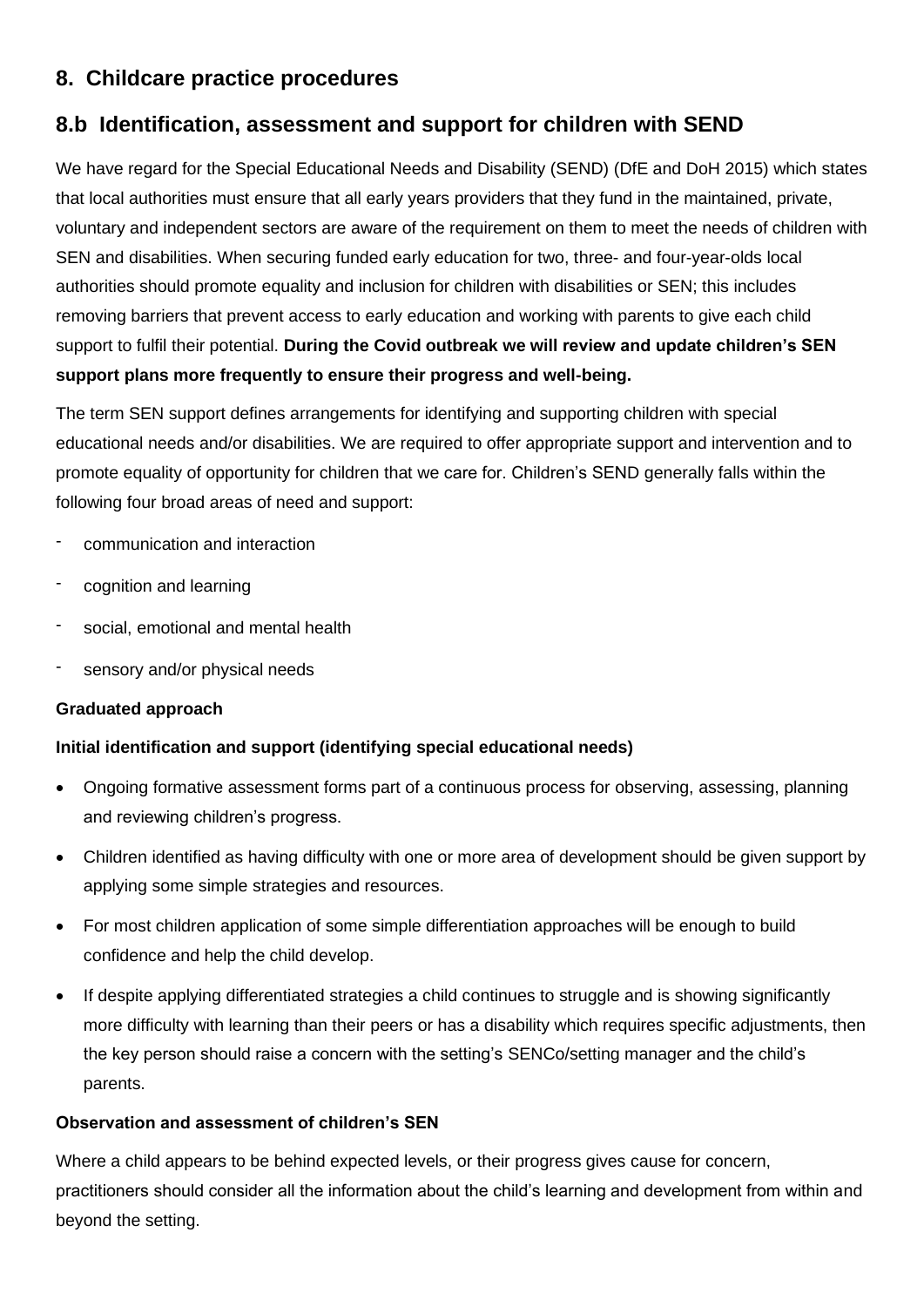- Information can be collated from formal checks such as the progress check at age two, observations from parents and observation and assessment by the setting of the child's progress.
- When specialist advice has been sought externally, this is used to help determine whether or not a child has a special educational need (SEN).
- The child's key person and SENCo/Manager use this information to decide if the child has a special educational need.
- If the decision is that the child does have a SEN and the parents are not already aware of a concern, then the information is shared with them. Once parents have been informed, they should be fully engaged in the process, contributing their insights to all future actions for their child.

## **Planning intervention**

- Everyone involved with the child should be given an opportunity to share their views. Parents should be encouraged to share their thoughts on the child's difficulties and be involved in the decision as to what will happen next.
- A first intervention option may be to carry on with applying differentiated support and to review the child's progress at an agreed date. If the child's needs are more complex, then the decision maybe to go straight ahead and prepare Plan, Do, Review Outcomes and simultaneously external referrals made.
- If relevant, then the child should be appropriately included in development of the action plan but only at a level which reflects their stage of comprehension.

#### **Involving the child**

- The SEND Code of Practice supports the rights of children to be involved in decisions about their education.
- Inclusion of children with SEND helps build self-confidence and trust in others.
- Ascertaining children's views may not be easy, a range of strategies will be needed.
- Accurate assessment helps identify children's strengths and possible barriers to learning.
- The key person and setting manager/SENCo work in partnership with parents and other agencies to involve the child wherever appropriate.
- Children are involved at appropriate stages of the assessment and to their level of ability.
- Establishing effective communication is essential for the child's involvement.

# **SEN action plan**

- PDR Outcomes should show what support is required to help achieve outcomes for the child.
- A review date (usually six weeks) should be agreed with the parents so that the child's progress can be reviewed against expected outcomes and next steps agreed.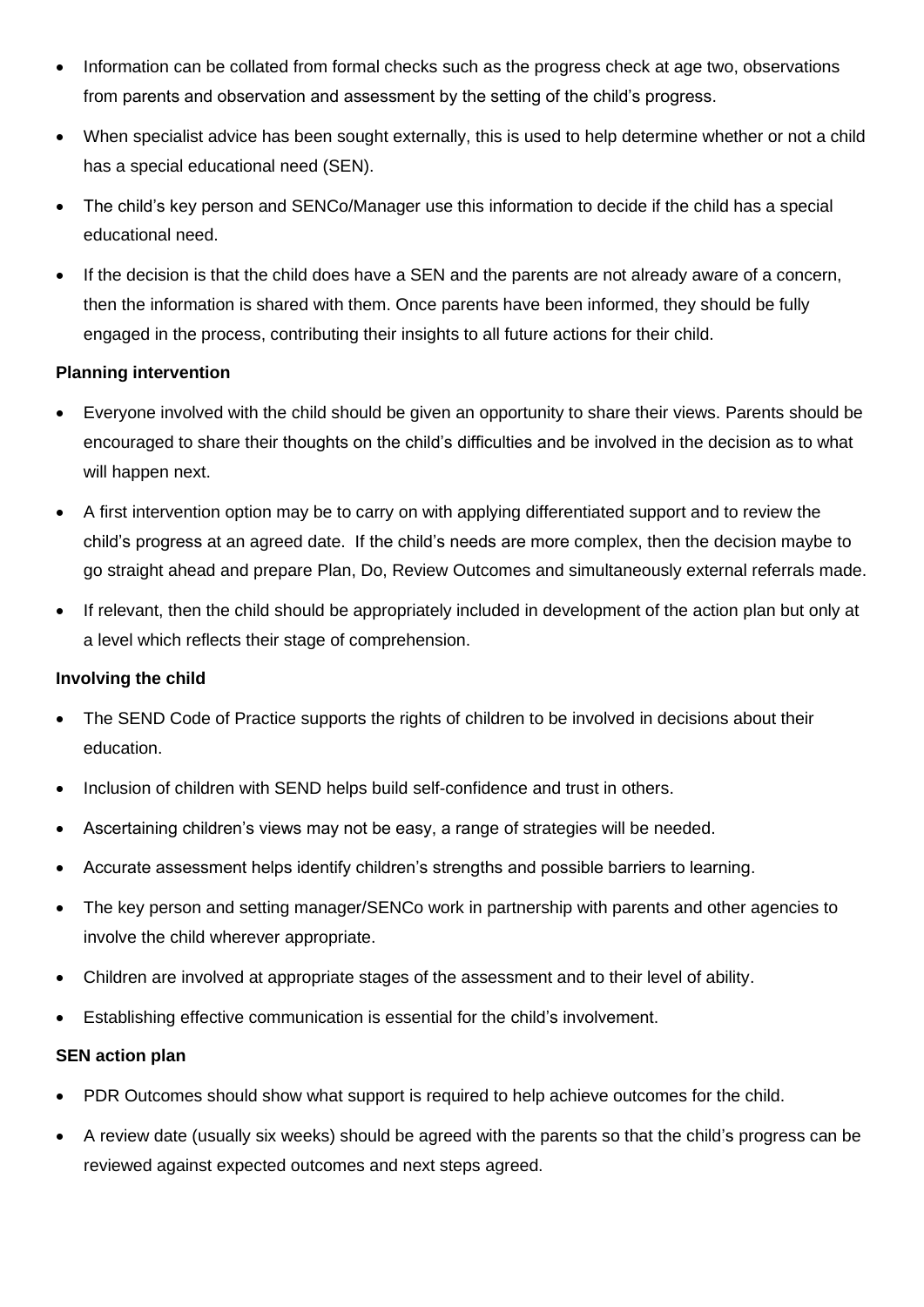- A copy of the plan is stored in the Outcomes file so that any other member of staff or an inspector looking at the file will see how the child is progressing and what interventions have been or are being applied.
- If a child requires specific medical interventions during their time in the setting, a Health care plan form should also be completed and integrated into the general plans to ensure the child's medical needs are known and safely met.
- If relevant a SEN Support Plan will provide an accessible summary of the child's needs, which can be used if further assessment is required including a statutory Education Health and Care (EHC) Assessment, and development of an EHC plan.

# **Drawing up a SEN support plan**

- If external agencies are already involved at this stage, then they should also be invited to help decide on what appropriate interventions are needed to help meet outcomes for the child. The SENCo/setting manager should take the lead in coordinating further actions including preparation of the action plan and setting short-term targets.
- Where there are significant emerging concerns (or an identified special educational need or disability) targeted action plans are formulated that relate to a clear set of expected outcomes and stretching targets.
- Some additional support might be needed and any areas where there is a concern that a child may have a developmental delay (which may indicate a special educational need or disability). The SENCo will identify the activities and strategies the provider intends to adopt to address any issues or concerns.
- Planned intervention should be based on the best possible evidence and have the required impact on progress with longer-term goals covering all aspects of learning and development and shorter-term targets meeting goals.
- The plan should focus on the needs of the child, the true characteristics, preferences, and aspirations of the child and involvement of the parents with a clear set of targets and expected outcomes for the child. Effective planning at this stage should help parents and children express their needs, wishes, and goals:
	- focus on the child as an individual and not their SEN label
	- be easy for children to understand and use clear ordinary language and images, rather than professional jargon
	- highlight the child strengths and capacities
	- enable the child, and those who know them best, to say what they have done, what they are interested in and what outcomes they are seeking in the future
	- tailor support to the needs of the individual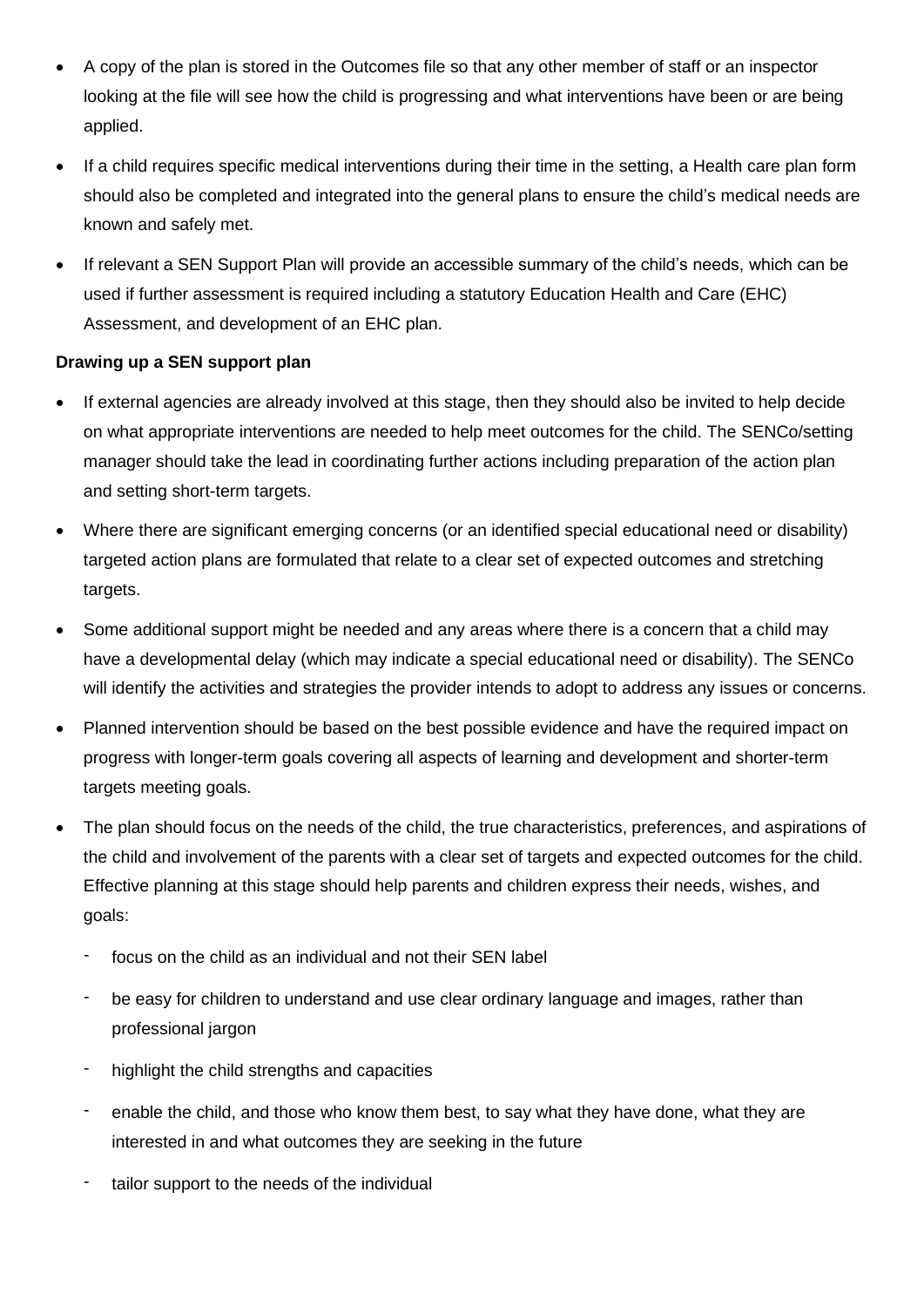- organise assessments to minimise demands on families
- bring together relevant professionals to discuss and agree together the overall approach
- If the child fails to make progress and multi-agency support is sought, then it is at this point that Early Help/CAF assessment should be considered.

#### **Record keeping**

If a child has or is suspected of having a SEN, a dated record should be kept of:

- the initial cause for concern and the source of this information, (the progress check at age two and/or outcomes of previous interventions).
- the initial discussion with parents raising the possibility of the child's SEN
- the views of the parents and other relevant persons including, wherever possible, the child's views;
- the procedures followed with regard to the Code of Practice to meet the child's SEND e.g. SEN action plan, referrals to external agencies and for statutory assessment
- evidence of the child's progress and any identified barriers to learning
- advice from other relevant professionals; and all subsequent meetings with parents and other persons and any subsequent referrals

#### Records may include

- observation and monitoring sheets
- expressions of concern
- risk assessments
- health care plans (including guidelines for administering medication)
- SEN Support Plan
- meetings with parents and other agencies
- additional information from and to outside agencies
- agreements with parents
- guidelines for the use of children's individual equipment; Early help CAF referrals
- referral to the local authority identifying a child's special educational needs and request for statutory Education, Health, Care (EHC) needs assessment; and a copy of an EHC plan

#### **Seeking additional funding/enhanced/top up**

If the child's needs cannot be met from within the setting's core funding, then it will be at this point that the evidence collated will be used to apply for top up/enhanced funding from the local authority's inclusion fund. If a new or existing child is disabled, then the setting should check if the family is in receipt or have applied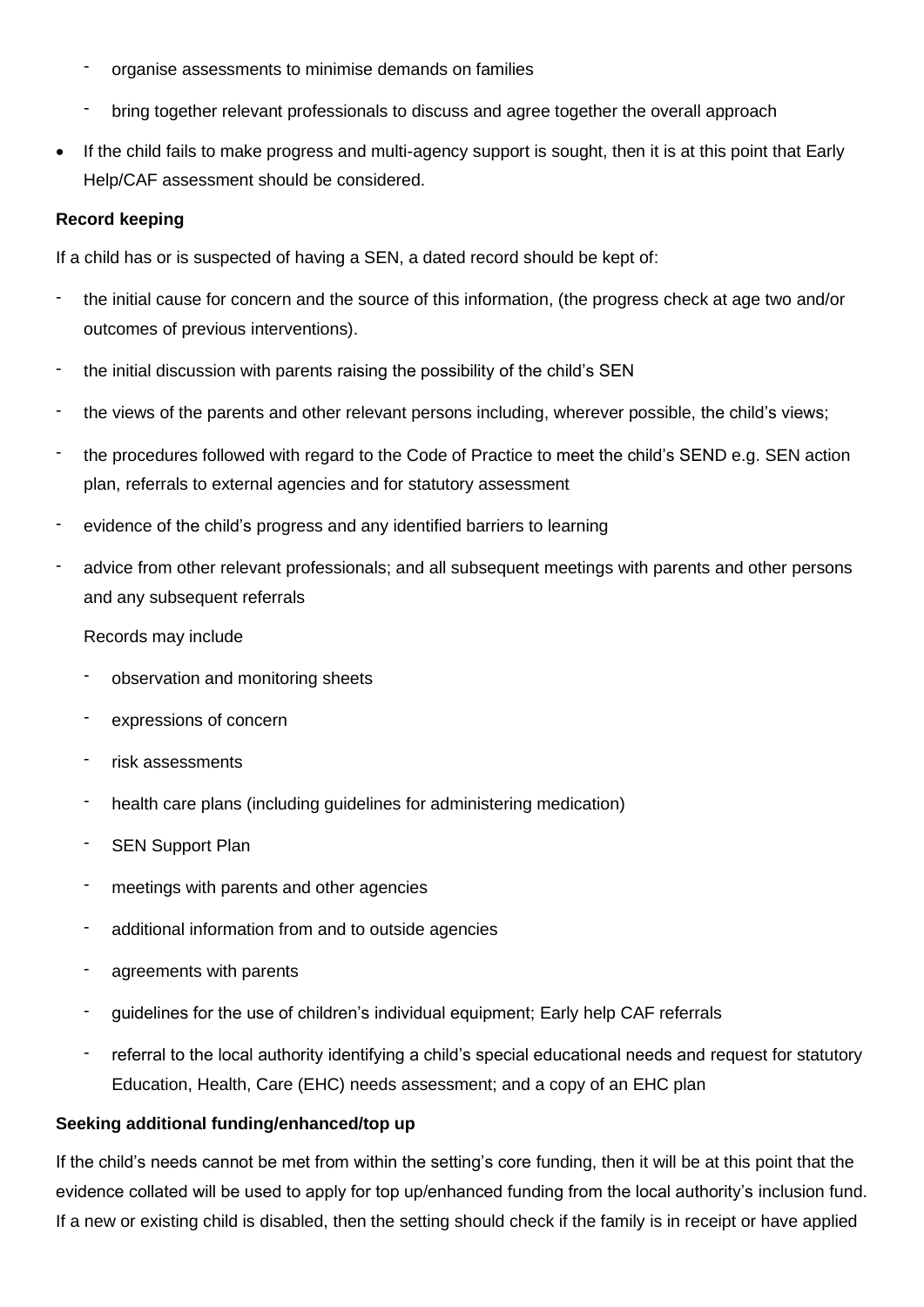for Disability Living Allowance. If so, the setting will be able to apply to their local authority for the local Disability Access Fund.

# **Statutory education, health and care (EHC) assessment and plan**

## **Statutory assessment**

- If a child has not made progress, then the next steps may be for the child to undergo an Education, Health and Care Assessment.
- If a child is under compulsory school age, the local authority will conduct an EHC needs assessment if they consider that the child's needs cannot be met within the resources normally available to the early years setting.
- When a child's needs appear to be sufficiently complex, or the evidence suggest specialist intervention then the local authority is likely to conclude that an EHC plan is necessary
- The local authority should fully involve the parent and must seek advice from the setting in making decisions about undertaking an EHC assessment and preparing an EHC plan.
- Settings should prepare by collating information about the child's SEND including:
	- documentation on the child's progress in the setting
	- interventions and support provided to date
	- evidence of external agency assessment, support and recommendations
	- parental views and wishes (and where appropriate those of the child)

The information will then be submitted to the local authority to allow them to accurately assess the child in the context of the support already given.

- The local authority must inform the child's parents of their decision within six weeks of receiving a request for an assessment and give its reasons for their decision. If the local authority decides to conduct an assessment, it must ensure the child's parents are fully included right from the beginning and are invited to contribute their views. If the local authority subsequently decides not to conduct an assessment it must then inform the parents of their right to appeal that decision, of the requirement for them to consider mediation should they wish to appeal.
- If the local authority decides that a statutory EHC plan is not necessary, it must notify the parents and inform the provider, giving the reasons for the decision. This notification must take place within 16 weeks of the initial request or of the child having otherwise been brought to the local authority's attention.
- If the decision following an assessment is to compile an EHC plan the local authority should consult collaboratively with the parents in the preparation of the plan ensuring that their views and their child's preferences are taken into account and that plans describe positively what the child can do and has achieved to date.